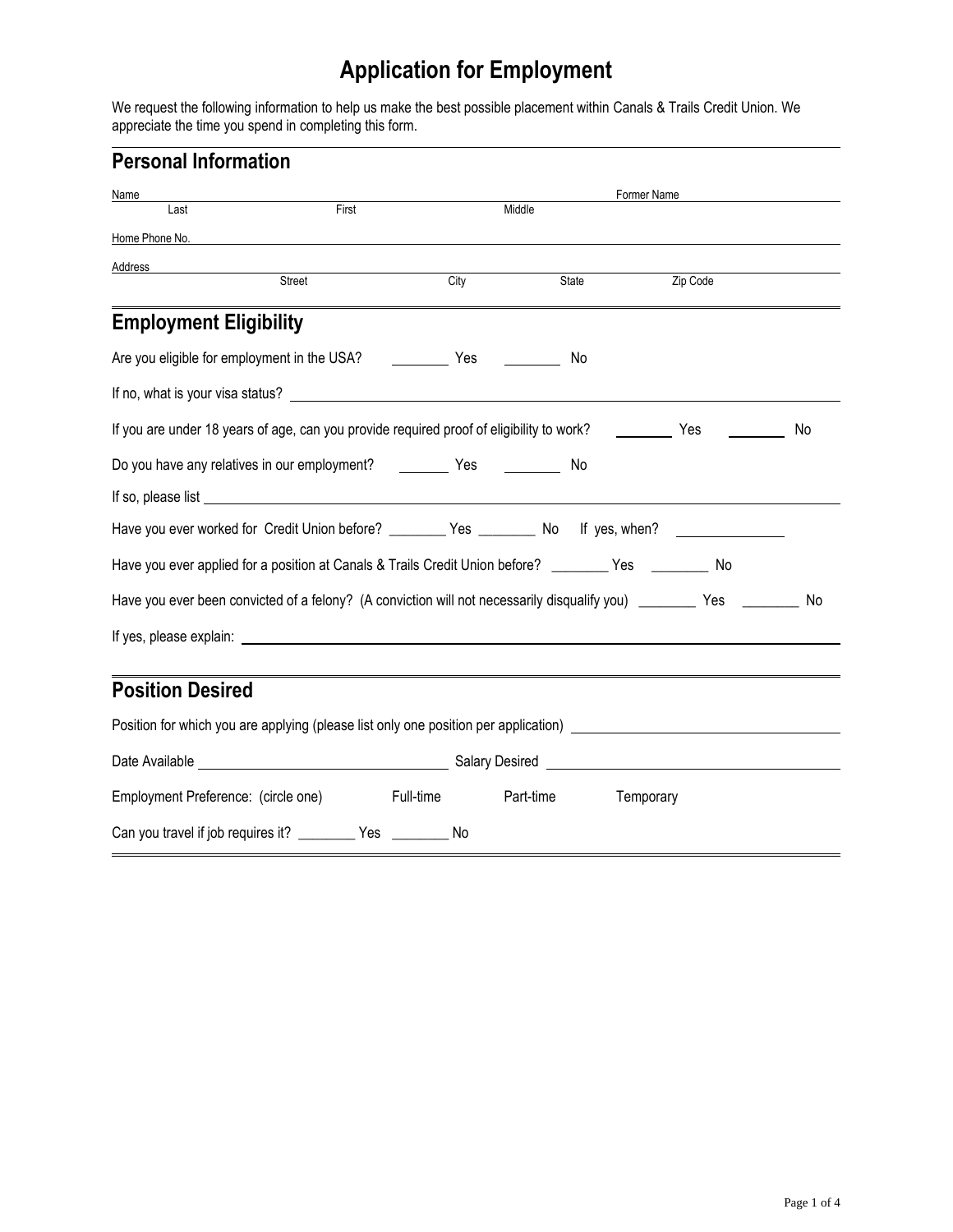## **Education**

| NAME/ADDRESS              | <b>MAJOR</b><br>COURSE/<br><b>SUBJECT</b> | <b>CIRCLE</b><br><b>LAST YEAR</b><br><b>COMPLETED</b> | DID YOU<br>GRADUATE? | <b>DEGREE</b> |
|---------------------------|-------------------------------------------|-------------------------------------------------------|----------------------|---------------|
| High School:              |                                           | 1 2 3 4                                               | N<br>Y               |               |
| Business/Trade<br>School: |                                           | 1 2 3 4                                               | Υ<br>N               |               |
| College:                  |                                           | 1 2 3 4                                               | N<br>v               |               |

#### **Employment History**

Please list below present and past employers, beginning with the most recent. Please complete all information and be specific.

| Company        |     | Address   |          | Telephone          |
|----------------|-----|-----------|----------|--------------------|
| Dates Employed |     | Salary    |          | Name of Supervisor |
| From:          | To: | Starting: | Leaving: |                    |

Your Title and Duties

#### Reason for leaving

| $\overline{2}$<br>Company                                   | Address                                                                          | Telephone          |
|-------------------------------------------------------------|----------------------------------------------------------------------------------|--------------------|
|                                                             |                                                                                  |                    |
|                                                             |                                                                                  |                    |
| Dates Employed                                              | Salary                                                                           | Name of Supervisor |
|                                                             |                                                                                  |                    |
| To:<br>From:                                                | Starting:<br>Leaving:                                                            |                    |
|                                                             |                                                                                  |                    |
| Your Title and Duties:                                      |                                                                                  |                    |
|                                                             |                                                                                  |                    |
|                                                             |                                                                                  |                    |
|                                                             |                                                                                  |                    |
|                                                             |                                                                                  |                    |
|                                                             |                                                                                  |                    |
| Reason for leaving                                          |                                                                                  |                    |
|                                                             |                                                                                  |                    |
|                                                             |                                                                                  |                    |
|                                                             | May we contact the above employers for reference checking purposes? ____________ | Yes<br>No          |
| Please identify any employer you do not wish us to contact. |                                                                                  |                    |
|                                                             |                                                                                  |                    |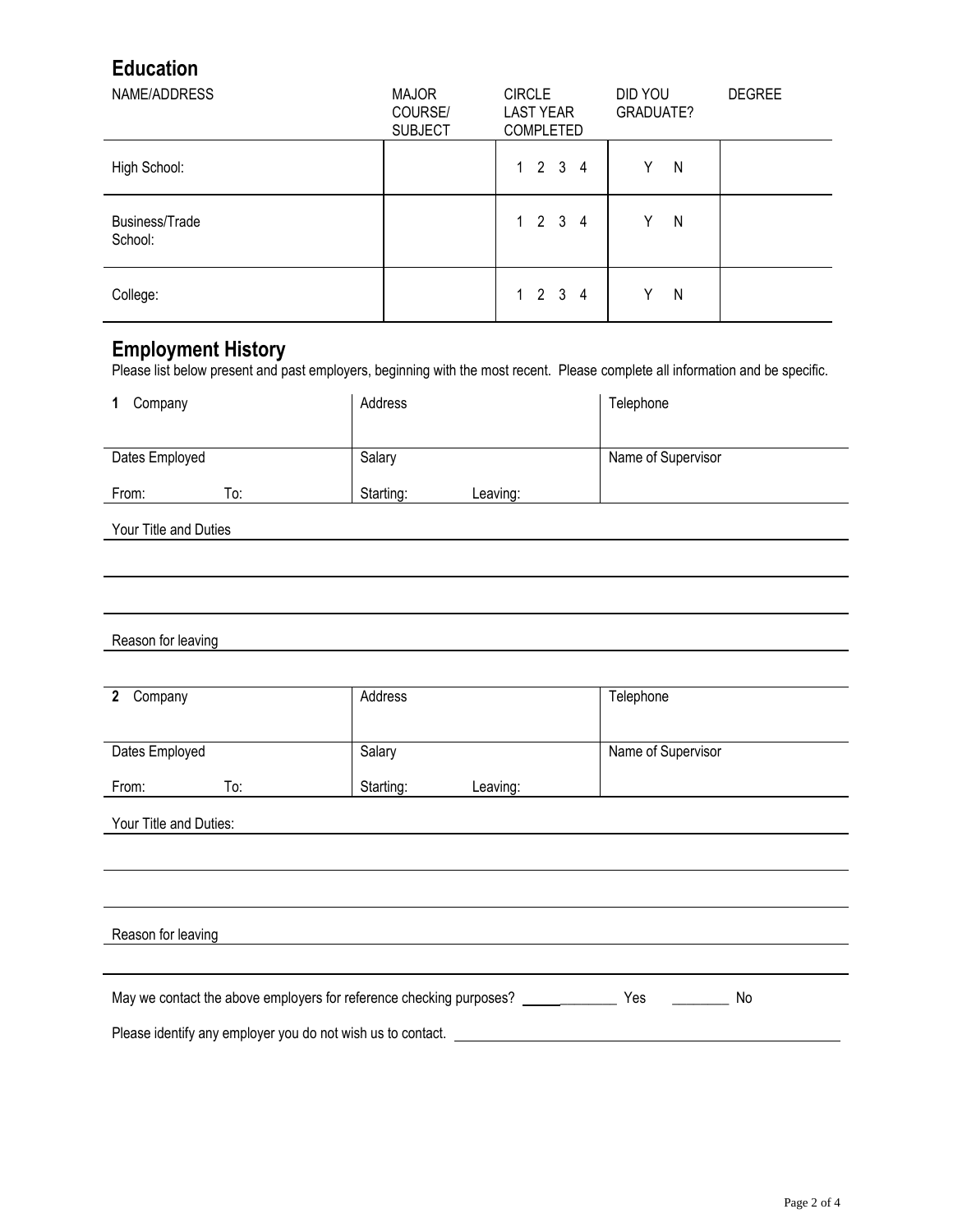### **References**

Please list names, addresses, and phone numbers of two personal references, excluding relatives and former employers.

| Name    | Name          |
|---------|---------------|
| Address | Address       |
|         |               |
|         |               |
|         | Phone No. $($ |

#### **Software Experience**

Describe any software experience you may have and circle your proficiency level. 1 indicates no experience and 5 indicates thoroughly proficient.

| <b>Computer Skills</b> |                                                                                                                                                                                                                                | $\mathbf{1}$ | $\overline{2}$ | $\mathfrak{Z}$ | $\overline{4}$ | $5\phantom{.0}$ |
|------------------------|--------------------------------------------------------------------------------------------------------------------------------------------------------------------------------------------------------------------------------|--------------|----------------|----------------|----------------|-----------------|
| Word Processing        |                                                                                                                                                                                                                                | $\mathbf{1}$ | $\mathbf{2}$   | $\mathfrak{Z}$ | $\overline{4}$ | $\sqrt{5}$      |
| Spreadsheet            | Type experience and the second state of the second state of the second state of the second state of the second state of the second state of the second state of the second state of the second state of the second state of th | 1            | $\overline{2}$ | $\mathfrak{Z}$ | $\overline{4}$ | 5               |
| Database               |                                                                                                                                                                                                                                | $\mathbf{1}$ | $\overline{2}$ | $\mathfrak{Z}$ | $\overline{4}$ | $5\phantom{.0}$ |
| E-mail                 |                                                                                                                                                                                                                                | 1            | $\overline{2}$ | $\mathfrak{Z}$ | $\overline{4}$ | $\sqrt{5}$      |
| Other                  |                                                                                                                                                                                                                                | 1            | $\overline{2}$ | $\mathfrak{Z}$ | $\overline{4}$ | $5\phantom{.0}$ |
| Other                  |                                                                                                                                                                                                                                | 1            | $\overline{2}$ | $\mathfrak{Z}$ | $\overline{4}$ | 5               |

## **Skills and Qualifications**

Use the space below to describe your interest in Canals & Trails Credit Union and summarize the special job related skills, aptitudes, special training or license that you feel qualify you for a position with us.